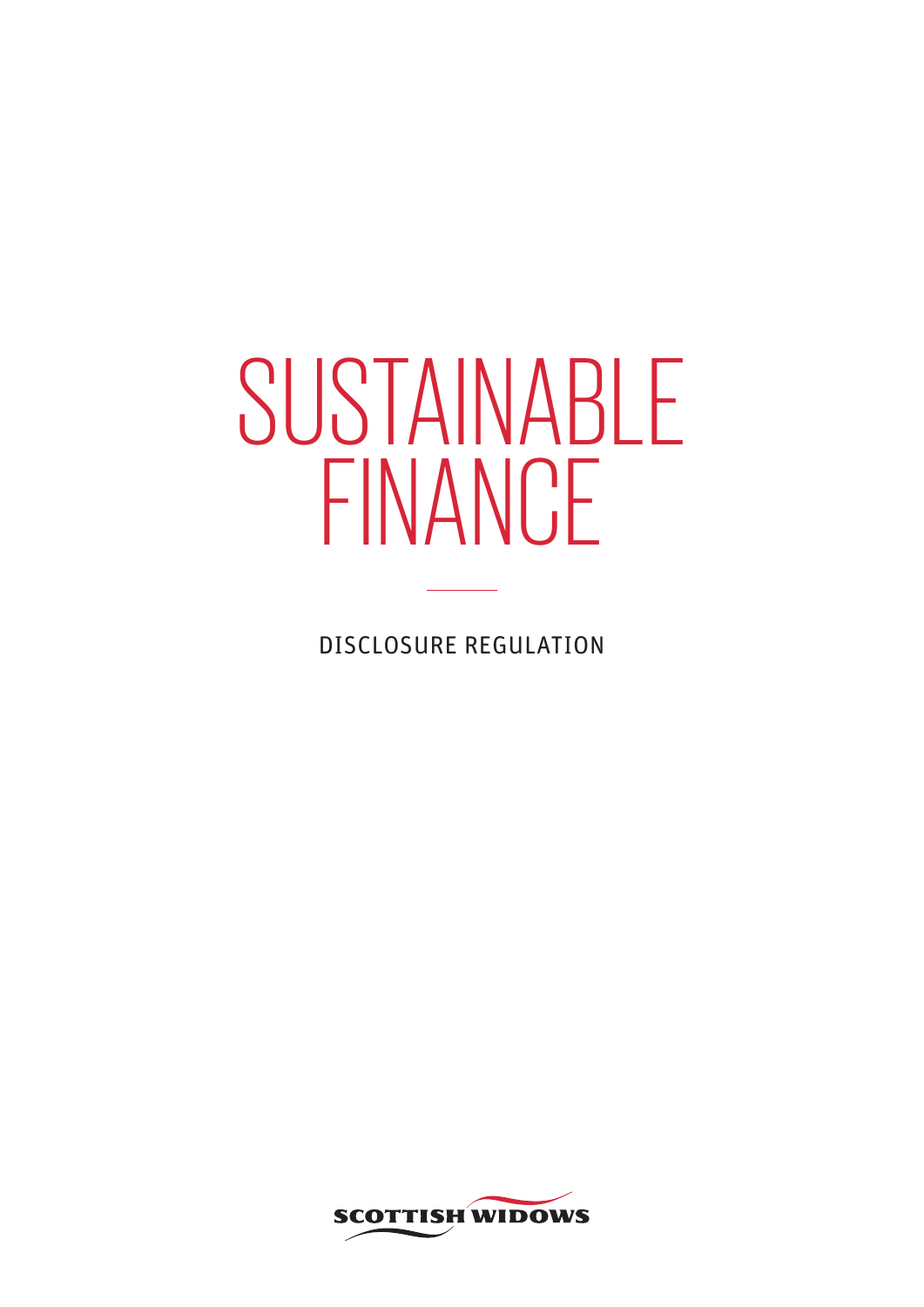# CORPORATE GOVERNANCE

Scottish Widows Europe (SWE) are committed to implementing and maintaining high standards of governance that are consistent with regulatory expectations and evolving best practices which are aligned with our strategy and risk appetite.

Good governance delivers transparency, an ability to act ethically on behalf of customers, and a knowledgeable Board who actively engage with stakeholders, know the business and its risks and challenge the status quo on an ongoing basis to create opportunities and address challenges in the face of a rapidly changing industry and economy.

The Board of Directors ensures that the key Solvency II control functions, i.e. Internal Audit, Compliance, Actuarial and Risk Management, are covered at any time within the company according to the requirements defined in the Solvency II Directive 2009/138, the Luxembourg Law of 07/12/2015 on Insurance Sector as well as their European and Luxembourg implementing measures.

Scottish Widows Europe has a monthly Management Committee meeting reporting system in order to ensure an appropriate communication from bottom to top.

The Management team then reports on a quarterly basis to the Board of Directors.

Environmental, Social and Governance (ESG) matters will be discussed as part of the monthly Management committee meeting, with actions or recommendations being taken to the Board meeting quarterly.

Below is a summary of the Management Committee structure and the meeting frequency along with the escalation framework within Scottish Widows Europe.

Any escalation would initially be provided to the Management committee for review and analysis. Scottish Widows Europe has adopted Lloyds Banking Group (LBG) Code of Conduct, including a dedicated section on Confidentiality rules in which strict rules are detailed.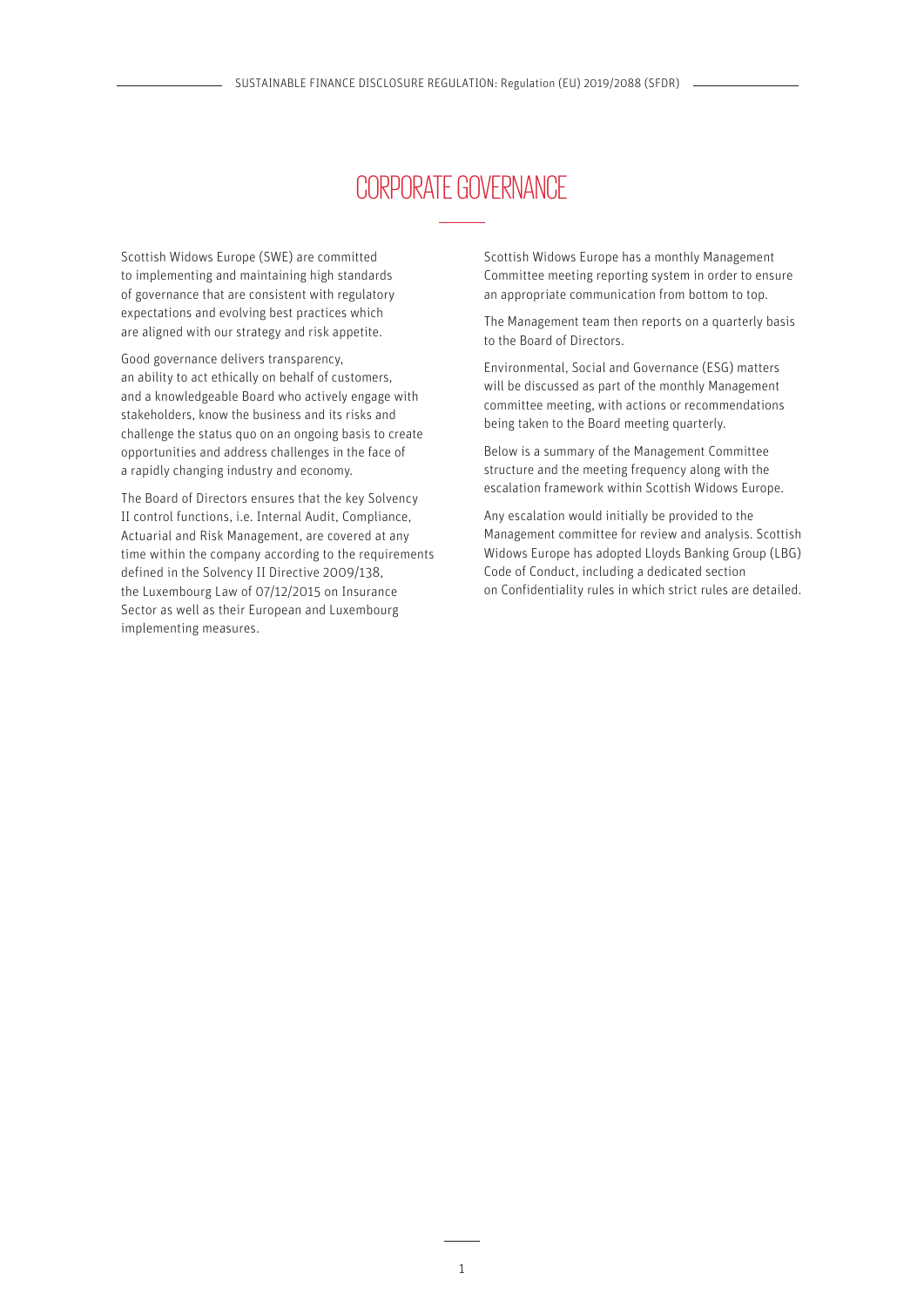

SWE Board monitors and reviews general progress toward achievement of the Group's Sustainability Strategy, including all sustainability related external engagements, based on regular updates from SWE management Committee and through the ORSA process.

As part of the ORSA process, SWE Board define the Company Risk Policy and review it (including risk limits) at least on an annual basis.

SWE COO, as SFDR nominated member, monitors adherence to risk tolerance and reviews all top risk issues and exposures with a specific sustainability or climate dimension.

He will:

- coordinate and ensure compliance with Legal Regulatory and Mandatory requirements and (wherever possible) alignment with Group's Sustainability Strategy
- monitor the progress for the implementation of Scottish Widows Europe S.A.'s Sustainability Strategy.
- report to the CEO and to the Management Committee on a monthly basis

The Insurance & Wealth Investment Strategy Committee (IWISC) formulates, reviews, recommends & implements SWE SWE's Investment Strategy. They will also review Investment performance, including in the area of climate change.

As part of the ORSA process, SWE CRO will ensure the oversight of the annual sustainability assessment (including any sustain ability related performance targets).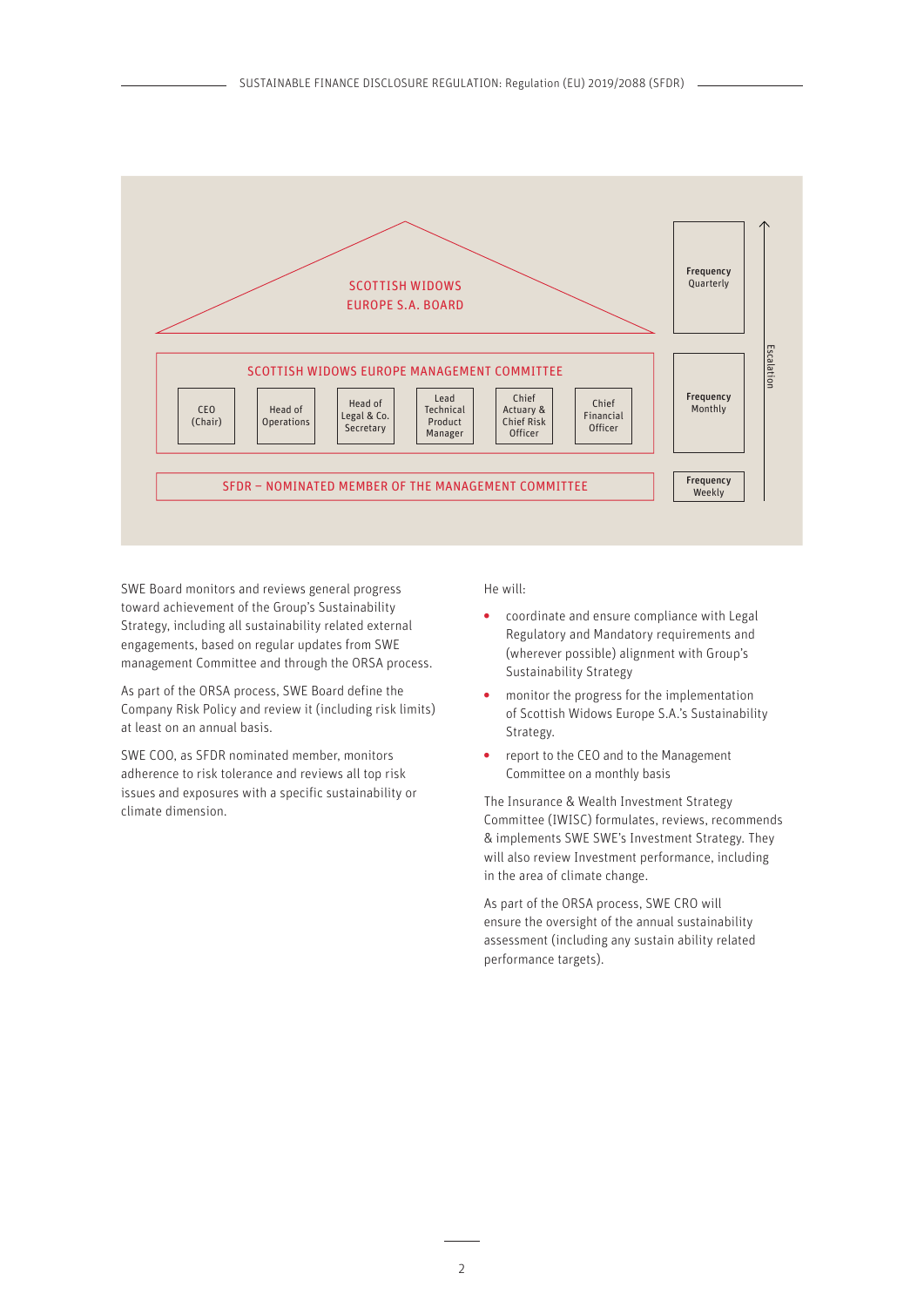# HUMAN CAPITAL DEVFI OPMENT

Scottish Widows Europe believe in human capital, and fully support all employees in their intrinsically linked personal and professional development whilst ensuring their wellbeing to support our business within a multicultural, flexible and diverse environment.

Investing in people is critical and a key component of our company: our people are our company. Our aim is to develop our employees in their own self development by offering a range of internal and external training opportunities.

The nature of SWE means our Management team are accessible to all employees, to support them and to develop their richness and diversity to strengthen our business and continue to meet the needs of all our customers.

To enhance people's well-being, we provide continual personal development opportunities along with the options of flexitime, partial remote or part time working solutions for applicable employees.

## RESPONSIBILITY TOWARDS THE ENVIRONMENT

OUR AIM IS TO REDUCE OUR ENVIRONMENTAL FOOTPRINT BY REDUCING OUR: ENERGY CONSUMPTION, USE OF PAPER/PRINTING, EMPLOYEE TRAVEL, WATER USE AND WASTE GENERATION.

REDUCING EMISSIONS AND ENERGY USE IS THE FOUNDATION AND EXPECTATION OF ANY CORPORATE ENVIRONMENTAL PROGRAM WITH A PROGRESSIVE CLIMATE CHANGE POLICY.

#### PAPER

As part a major financial services institution, large volumes of paper are used in LBG's offices and in client materials.

Over the last few years, the group have made a number of significant changes in the way they use paper resulting in a significant reduction in their rate of paper consumption. These include the introduction of black and white printing as standard. A further development has been the accelerated roll-out, due to Covid-19, of laptops to employees, thus removing the need for printing documents for reading or editing.

All confidential paper across all offices is shredded and recycled, and most washrooms are equipped with electric hand dryers rather than paper towels.

### ELECTRONIC WASTE AND RECYCLING BINS

Electronic waste or "e-waste" is one of the fastest growing waste streams in the world. Electronic devices are rich in precious metals, such as copper, gold, platinum and palladium that can be recovered and reused. Many electronic devices also contain toxic and hazardous materials like lead, cadmium and mercury.

If e-waste is simply disposed of in landfills, hazardous materials could contaminate soil, water and air and create potential health and ecosystem impacts.

The group recognize their ethical responsibility to ensure e-waste is disposed of safely and have placed recycling bins, including electronic recycling bins in most offices, to enable proper waste sorting.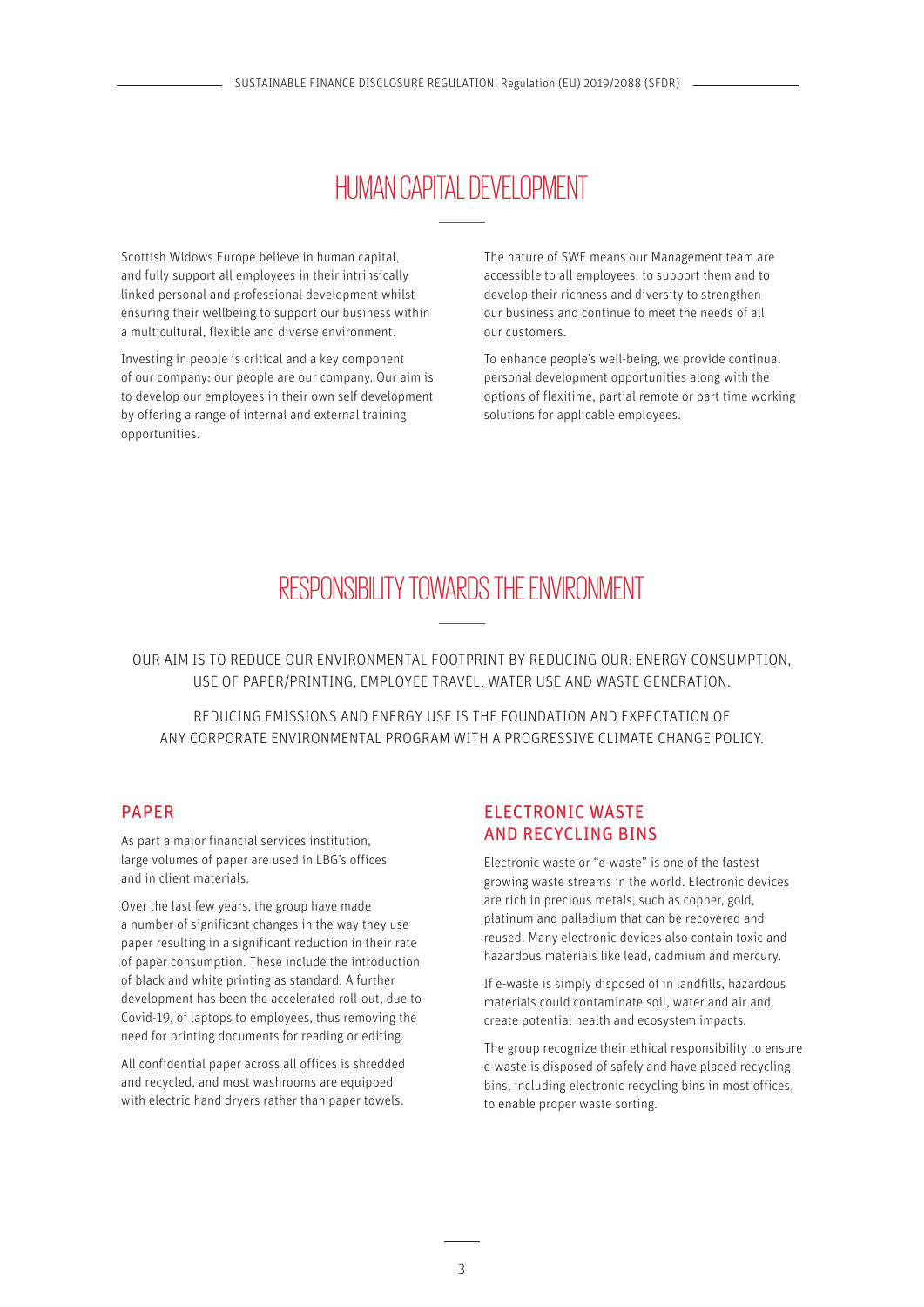## PLASTIC WASTES

Plastic cutlery and crockery have been removed from offices where possible, and replaced with reusable alternatives.

#### EMPLOYEE TRAVEL AND TELEWORKING

The Covid-19 situation has accelerated the group's review of their professional travel policy and the implementation, on a far wider scale, of remote working. Business travel has been replaced by video conferencing in the short term with greater challenge placed on the "need" to travel overall. The total ban on travel in the last few months has forced the group to find other ways to successfully connect with others, many of which will be maintained on a permanent basis going forward.

# ADVERSE SUSTAINABILITY IMPACTS AT ENTITY LEVEL

#### ACTIVITIES AND SCALE

Scottish Widows Europe is a run-off life insurance company regulated by the Commissariat aux Assurances (CAA). Its only business is the run-off of the life insurance portfolio transferred on 29/03/2019 from Scottish Widows Limited (SWL), its sole shareholder.

The company was set up to allow continued servicing of SWL's European policies (sold mainly in Germany, Austria and Italy) following the United Kingdom's exit from the European Union. As at 31/12/2020 assets under management amount to a little more than €2 Billion.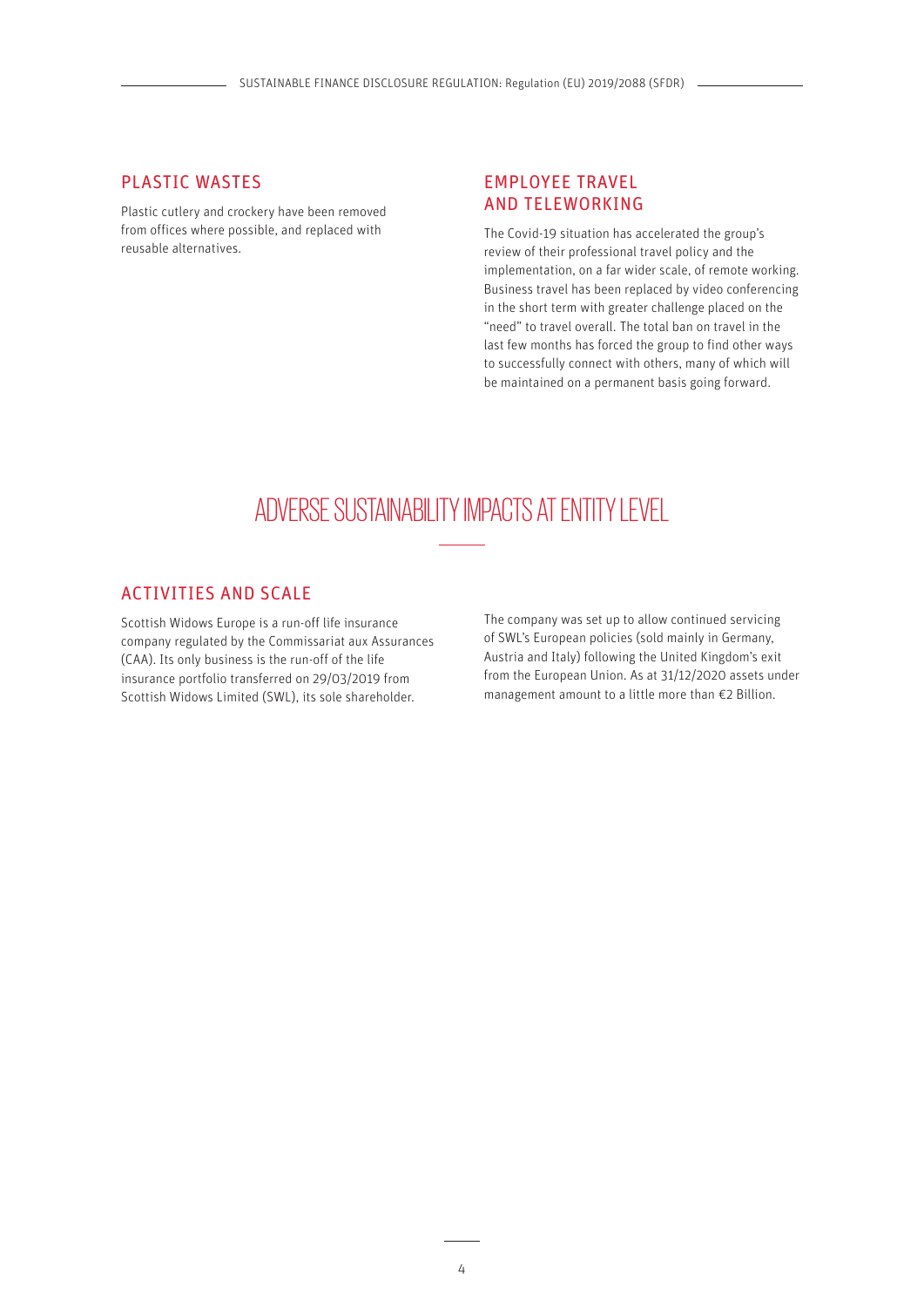## PRINCIPAL ADVERSE IMPACTS

In accordance with Article 4 from Regulation (EU) 2019/2088 (SFDR) (Sustainable Finance Disclosure Regulation), financial market participants and financial advisers shall publish on their websites information about how they consider Principal Adverse Impacts (PAIs) of investment decisions on sustainability factors.

SWE acknowledge the risk of global warming resulting from the use of natural fossil fuels as well as the human, economic & social activities on our planet. We are committed to understanding how our company's activities and investments are contributing to this cause and what actions are necessary to help reduce our carbon emissions as well as our carbon footprint in line with our overall objectives.

We are committed to maintaining and improving research to incorporate ESG aspects into our activities, as well as influencing our investment partners to follow this.

At the moment, we do not consider principal adverse impacts (PAIs) on sustainability factors due to the lack of access to reliable ESG data. We are currently in the process of putting in place all the necessary mechanisms to be able to monitor and report on the principal adverse impacts in the near future, including the Regulatory Technical Standards' (RTS) requirements following their endorsement by the European Commission.

The consideration of the PAIs on sustainability factors is part of our roadmap. Regarding the actions taken, we have nominated a member of the Management Committee as ESG responsible, who will be in charge of establishing an ESG Program for Scottish Widows Europe, reporting regularly to the Management Committee and liaising with the LBG Group to adapt to the regulatory development and future market demands.

## SI ISTAINARII ITY RISK

In accordance with Article 3 from Regulation (EU) 2019/2088 (SFDR) (Sustainable Finance Disclosure Regulation), financial market participants and financial advisers shall publish on their websites information about how they take into account the integration of sustainability risks in their policies.

Sustainability Risk is defined in the SFDR as an environmental, social or governance event or condition that, if it occurs, could cause an actual or a potential material negative impact on the value of an investment. The impacts following the occurrence of a Sustainability Risk may be numerous and vary depending on the specific risk, region and investment class. In general, where a Sustainability Risk occurs in respect of an investment, there will be a negative impact on, or entire loss of its value.

We are conscious that the current Financial Products remain exposed to Sustainability Risks and this, whatever is the level of ESG integration into the investment decision making process. To this end, Sustainability Risks will be integrated into the risk management process alongside the other type of risks.

We will implement (in line with LBG) an initial and ongoing Sustainability Risk Due Diligence of all the investment managers who we delegate portfolio management to.

This due diligence process will consider the following:

- Ensure and assess how sustainability risks are integrated into the investment decisions
- Sustainability risk controls are in place on pre-trade, post trade and for reporting purposes.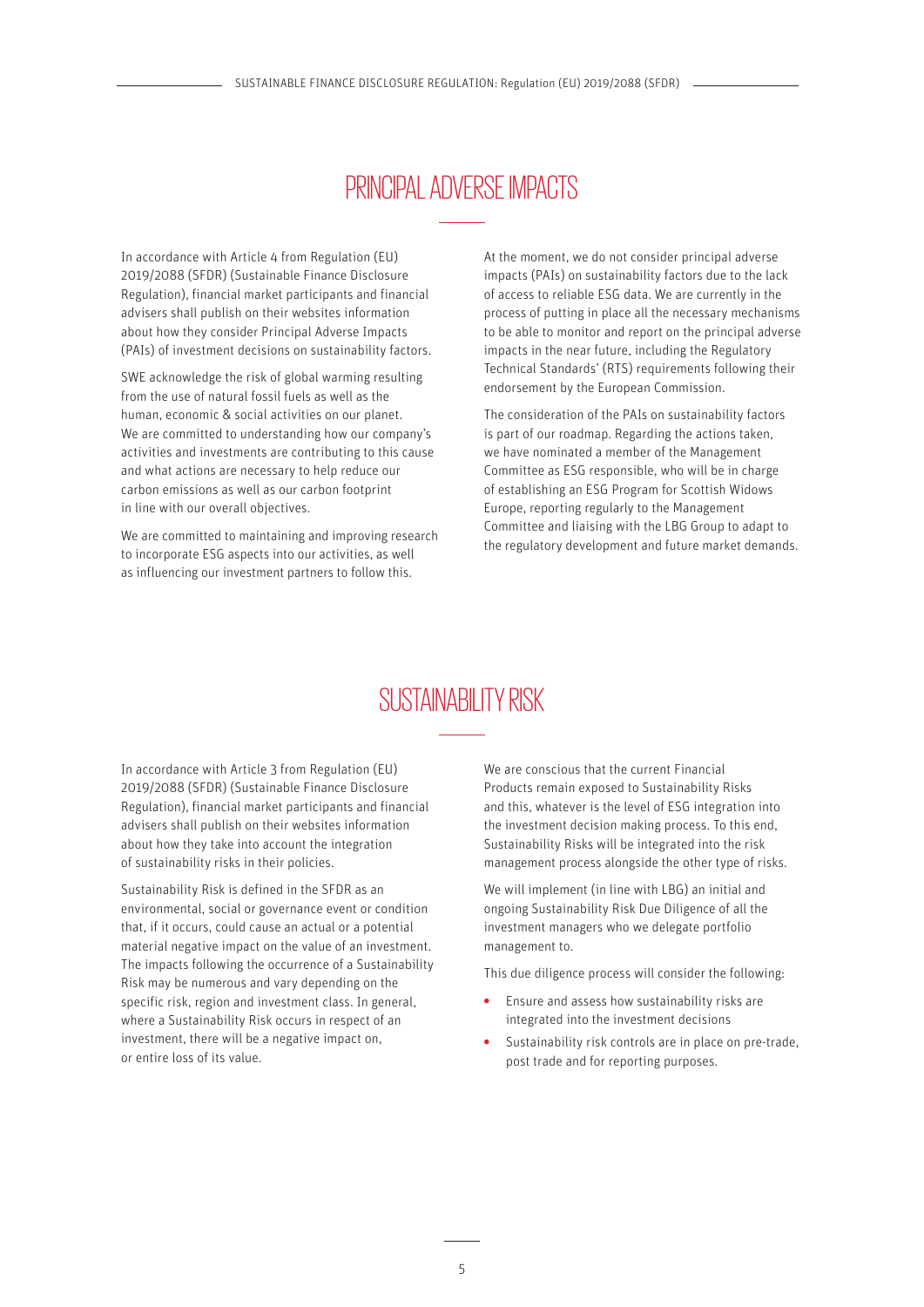As part of our Risk Management process, on a bi-annual basis, using external data from Investment managers, we will keep marketing documentation up to date. We will monitor a variety of factors on the invested assets, such as availability of information and ESG Rating at investee company level, carbon and water footprints, screening of controversies on environmental, social and governance aspects.

We aim to offer customers sustainable investment choices and by using our scale and influence, SWE & LBG will challenge our fund managers and the companies we invest with/in, on behalf of our customers', to behave

more sustainably and responsibly to become more sustainable businesses of the future.

The assessment of sustainability risks is complex and can be difficult to obtain, and may be incomplete, estimated, out of date or otherwise materially inaccurate. Even when identified, there can be no guarantee that the data will be correctly assessed.

For any future Funds falling under articles 8 or 9 of the SFDR regulation, we will ensure adequate controls, key risk indicators and reporting solutions are in place to ensure proper disclosure.

## REMI INFRATION

In accordance with Article 5 from Regulation (EU) 2019/2088 (SFDR) (Sustainable Finance Disclosure Regulation), Financial market participants and financial advisers shall include in their remuneration policies information on how those policies are consistent with the integration of sustainability risks, and shall publish that information on their websites.

In encapsulating the governance requirements of the Solvency II Directive, insurance undertakings are obliged to draw up a so-called remuneration policy. The remuneration systems for business managers "inside, employees" and supervisory board members of insurance companies must be appropriate, transparent and oriented towards a sustainable development of the company. Scottish Widows Europe has adopted LBG's remuneration policy for this purpose.

The remuneration commitments and practices derived from the Solvency II Directive are consistent with the business and risk strategy, risk profile, risk management practices, objectives and long-term interests and performance of LBG life insurance group.

Due to the absence of new business, the variable remuneration of the Executive Board members and members of the Management Committee is not dependent on new business, so that no special sustainability requirements for remuneration are applied in this respect.

The LBG remuneration policy adopted by Scottish Widows Europe provides that a portion of variable remuneration for Material Risk Takers (MRT's) is deferred and retained for a minimum of three years. For all other employees, the deferral is also applied above a pre-determined threshold. Deferred awards can be claw-back should performance not be sustained during the deferral period.

The individual objectives are in turn derived from the corporate objectives. These include, among other things, objectives of good and prudent corporate governance, which places great emphasis on strengthening compliance aspects.

Conclusion: Scottish Widows Europe has a remuneration system that is appropriate and transparent and meets the regulatory requirements. There are no sustainability risks arising from new business. The remuneration policy is continuously being further developed, also from a sustainability point of view, and is also aiming for greater consideration of further sustainability risks.